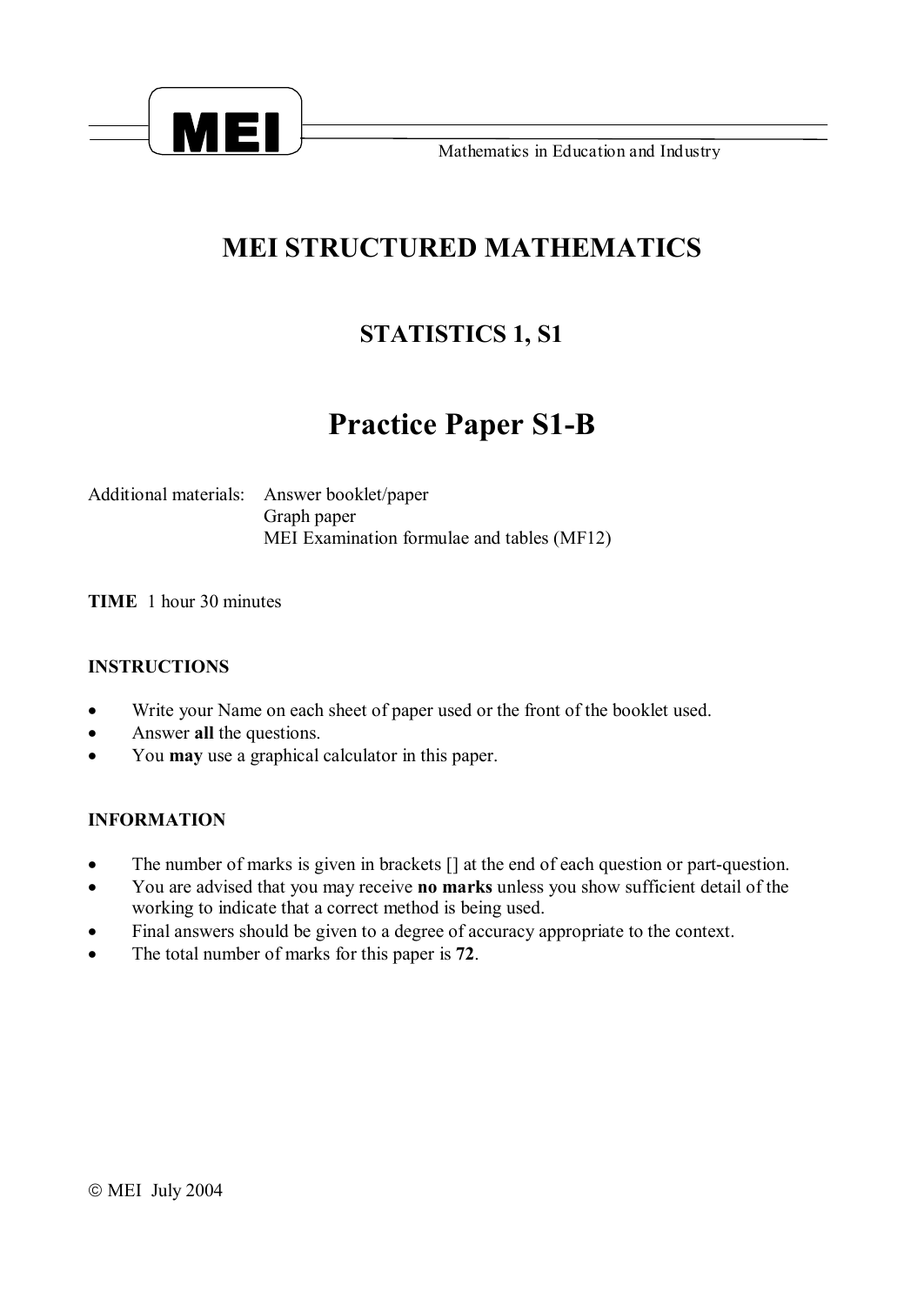#### **Section A (36 marks)**

**1** In a certain region of the country the percentages of blood donors in each of four different blood groups are as follows.

| Group      |     |     |    | ΑB |
|------------|-----|-----|----|----|
| Percentage | 45% | 43% | 9% | 3% |

**(i)** Two of the region's donors are chosen at random. Find the probability that

|  | at least one has blood group O, |  |
|--|---------------------------------|--|
|--|---------------------------------|--|

- **(***B***)** both have the same blood group. [3]
- **(ii)** Show that at least 8 donors would have to be chosen, at random, to be 99% sure of finding at least one donor of blood type O. [3]
- **2** A company which hires out equipment by the day has three mowers. The number, *X*, of mowers which are hired on any one day has the following probability distribution.

$$
P(X=r) = k\left(\frac{1}{2}\right)^r
$$
 for  $r = 0, 1, 2$  and 3.

- **(i)** Show that  $k = \frac{8}{11}$ 15 .  $[2]$
- **(ii)** Sketch the probability distribution of *X* . [2]
- **(iii)** Calculate the expectation and variance of *X*. [4]
- **3** Next September I intend to buy a new car. Its registration plate will be of the form

### **HW 55 MSD**

where HW is the local area code for the Isle of Wight, 55 represents the second half of the year 2005, and the last three letters are chosen at random.

Both parts of the question refer to the last three letters of the registration plate. You may assume that each of the 26 letters in the alphabet, of which 5 are vowels and 21 are consonants, is available for each of the random choices.

- **(i)** Find the probability that the random letters on the plate are MSD, appearing in that order. [2]
- **(ii)** Find the probability that the letters are M, S, D in any order. [2]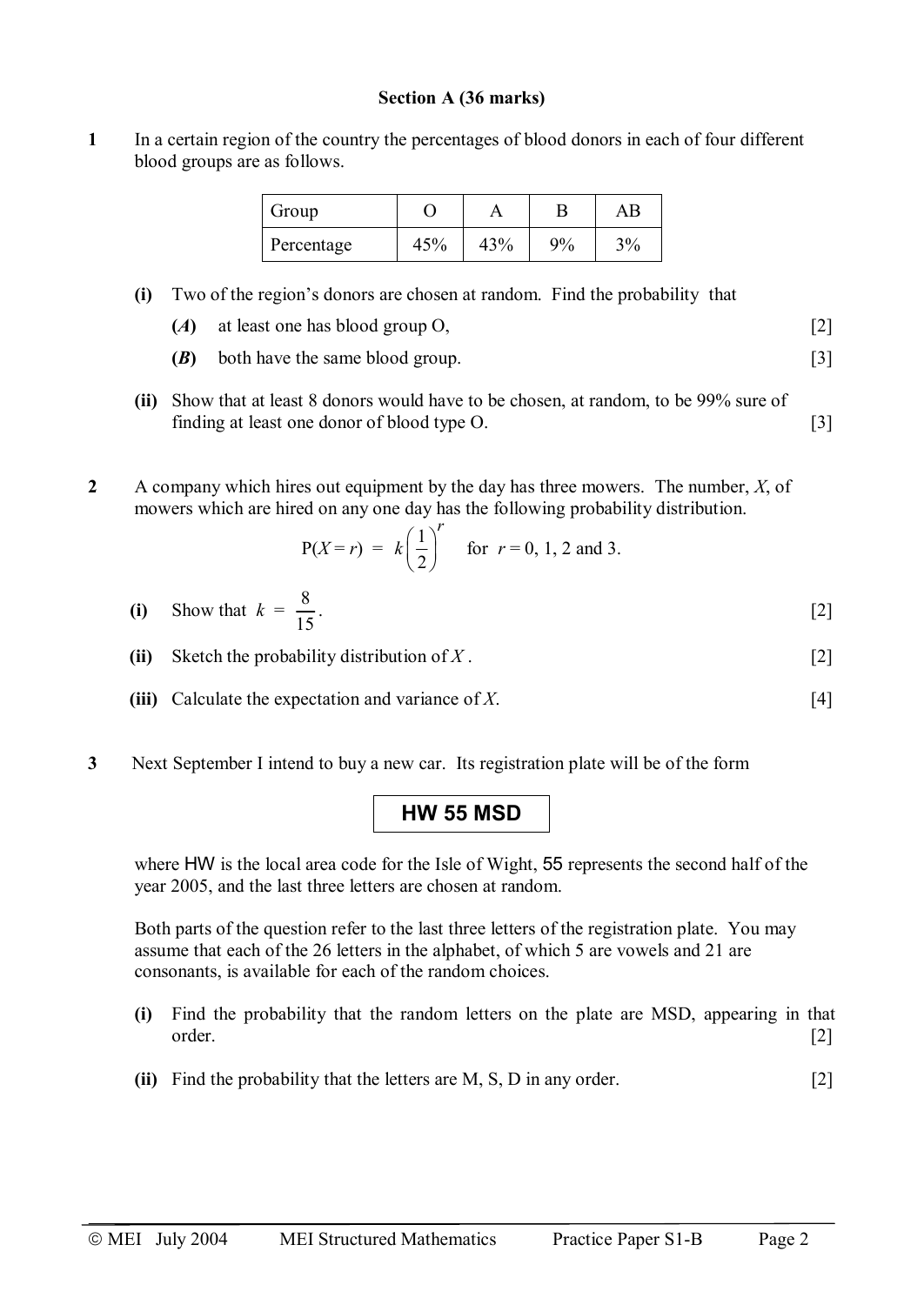- **4** New-born babies are tested for a mild illness which affects 1 in 500 babies. The result of a test is either positive or negative. A positive result suggests that the baby has the illness. However, the test is not perfect.
	- For babies with the illness, the probability of a positive result is 0.99
	- For babies without the illness, the probability of a negative result is 0.95

A new-born baby is chosen at random and tested for the illness.

**(i)** Copy and complete this probability tree diagram to illustrate the situation. [2]



- **(ii)** Find the probability that the result is positive. [3]
- **(iii)** Given that the result of a test is positive, show that the conditional probability that the baby has the illness is 0.038 (correct to 3 decimal places). [3]

**5** The magazine *Nearly Eighteen* has a web site, on which it recently ran a pop trivia quiz with ten questions. The results of the first 1000 entries were analysed. Summary statistics for the numbers of questions answered correctly, *x*, and associated frequencies, *f*, are as follows:

$$
n = 1000 \qquad \Sigma x f = 6100 \qquad \Sigma x^2 f = 42260
$$

- **(i**) Show that the mean score is 6.1. [1]
- (ii) Calculate the mean square deviation and the variance,  $s^2$ , of the data. Comment on the relative size of the two answers. [3]

Each question in the quiz was in fact of the multiple choice variety, with four possible answers. Three points are awarded for a question answered correctly and one point is deducted for a question which is not answered correctly.

- **(iii)** Show that, if *x* questions are answered correctly, the number of points, *y*, is given by  $y = 4x - 10$ .
- **(iv)** Hence find the mean and variance of the points scored. [3]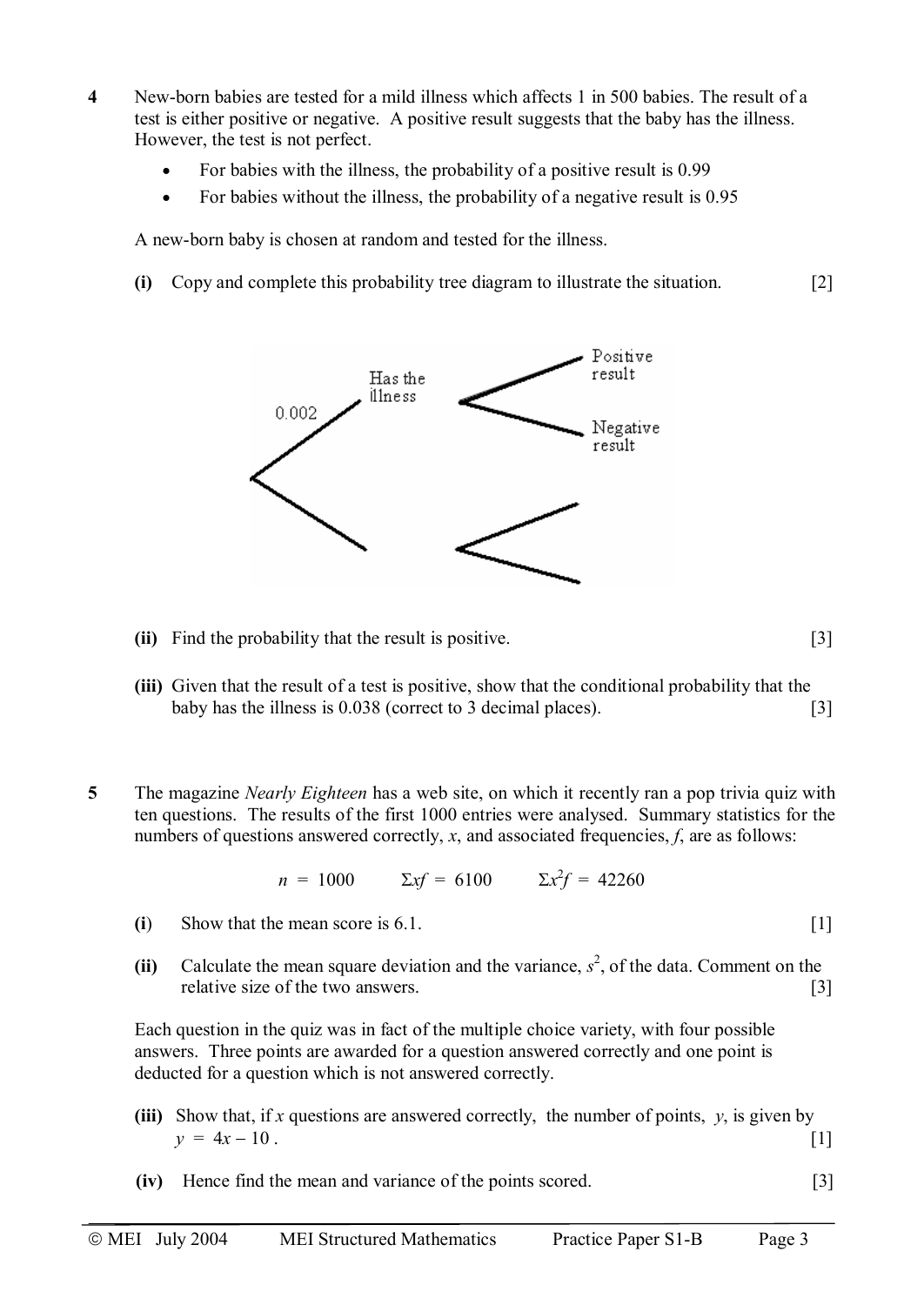#### **Section B (36 marks)**

|      | Percentage of original<br>value $(x)$                                                                                                          | Number of cars |       |
|------|------------------------------------------------------------------------------------------------------------------------------------------------|----------------|-------|
|      | $15 \le x < 20$                                                                                                                                | $\overline{4}$ |       |
|      | $20 \leq x \leq 25$                                                                                                                            | 12             |       |
|      | $25 \le x < 30$                                                                                                                                | 18             |       |
|      | $30 \le x < 35$                                                                                                                                | 13             |       |
|      | $35 \le x < 40$                                                                                                                                | 6              |       |
|      | $40 \le x < 45$                                                                                                                                | 5              |       |
|      | $45 \leq x \leq 55$                                                                                                                            | $\overline{2}$ |       |
| (i)  | Draw a histogram on graph paper to illustrate the data.                                                                                        |                | [4]   |
| (ii) | Carefully describe the shape of the distribution.                                                                                              |                | $[2]$ |
|      | (iii) Calculate an estimate of the median of the data.                                                                                         |                | $[2]$ |
|      | (iv) Use your calculator to find estimates of the mean and standard deviation of the data,<br>giving your answers correct to 2 decimal places. |                | $[4]$ |
| (v)  | Hence identify any outliers, explaining your method.                                                                                           |                | [4]   |
|      | A similar survey of 60 five-year old diesel-driven cars produced a mean of 34.2% and a<br>standard deviation of 11.7%.                         |                |       |
| (vi) | Use these statistics to compare the values of petrol and diesel cars, five years after they<br>were purchased as new.                          |                | $[2]$ |

**6** A motoring magazine carried out a survey of the value of 60 petrol-driven cars that were five years old. In the survey, the value of each car was expressed as a percentage of its value when new. The results of the survey are summarised in the following table.

ã MEI July 2004 MEI Structured Mathematics Practice Paper S1-B Page 4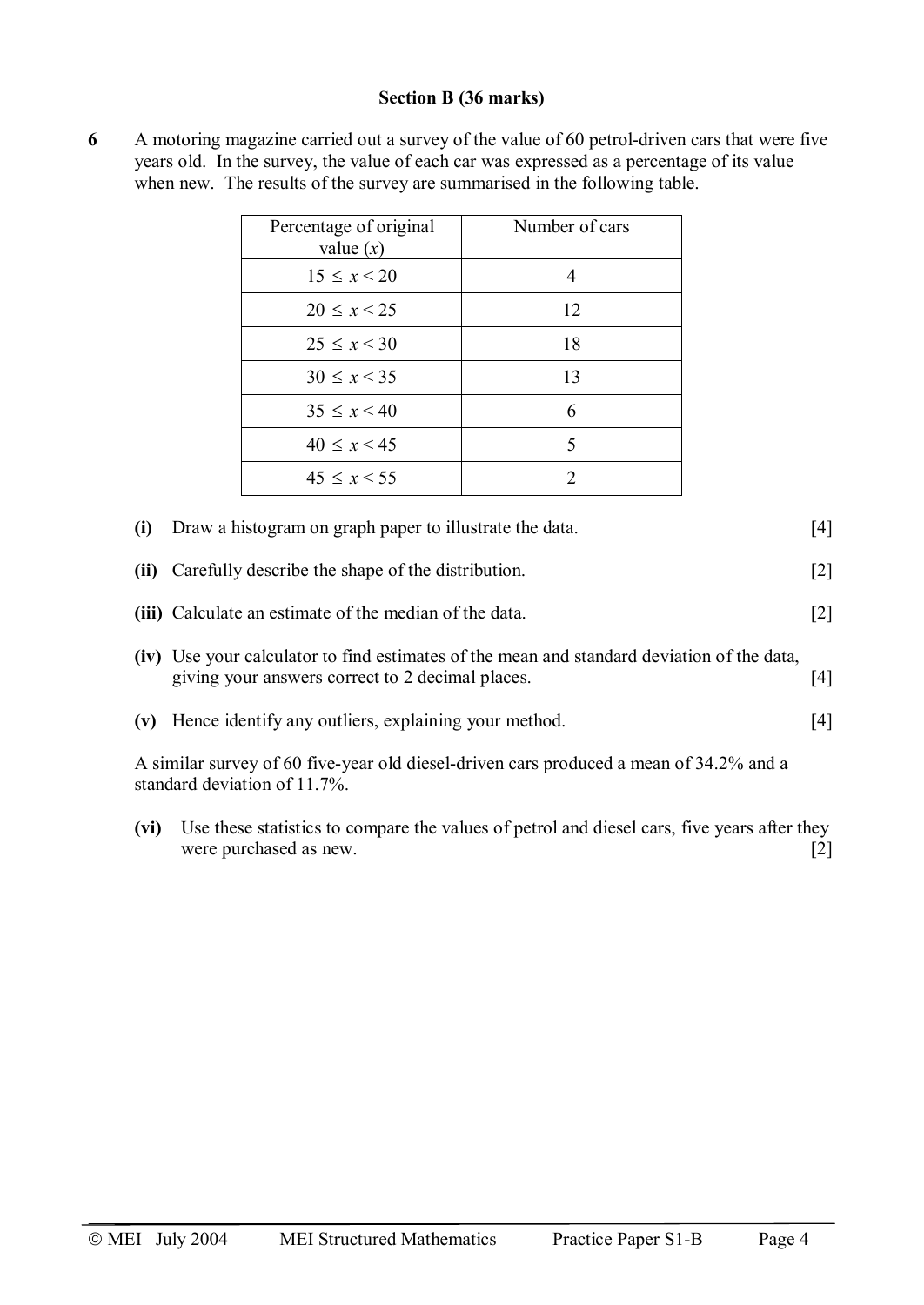**7** A motoring organisation reports that the proportion of drivers who would fail a basic sight test is  $1$  in  $6$ .

For parts **(i)** to **(iii)** you may assume that the report is correct.

- **(i)** Write down the value of *p*, the probability that a driver chosen at random would **pass** the sight test.
- **(ii)** A random sample of 30 drivers is taken.
	- **(***A***)** How many would be expected to pass the test ?
	- **(***B***)** Find the probability that exactly this number pass the test. [4]
- **(iii)** A random sample of *n* drivers is taken.
	- (*A*) Find the probability that all pass the sight test when  $n = 13$ .
	- **(***B***)** Find the smallest value of *n* such that the probability of all drivers passing is less than  $5\%$ . [4]

A journalist wishes to test the accuracy of the motoring organisation's report by checking the sight of a random sample of 15 drivers.

- **(iv)** Write down suitable hypotheses for this test in terms of *p*. [2]
- **(v)** Find the critical region for the test at the 10% significance level and illustrate it on a number line. [5]
- **(vi)** Find the minimum sample size for which the upper tail of the critical region would not be empty.  $[2]$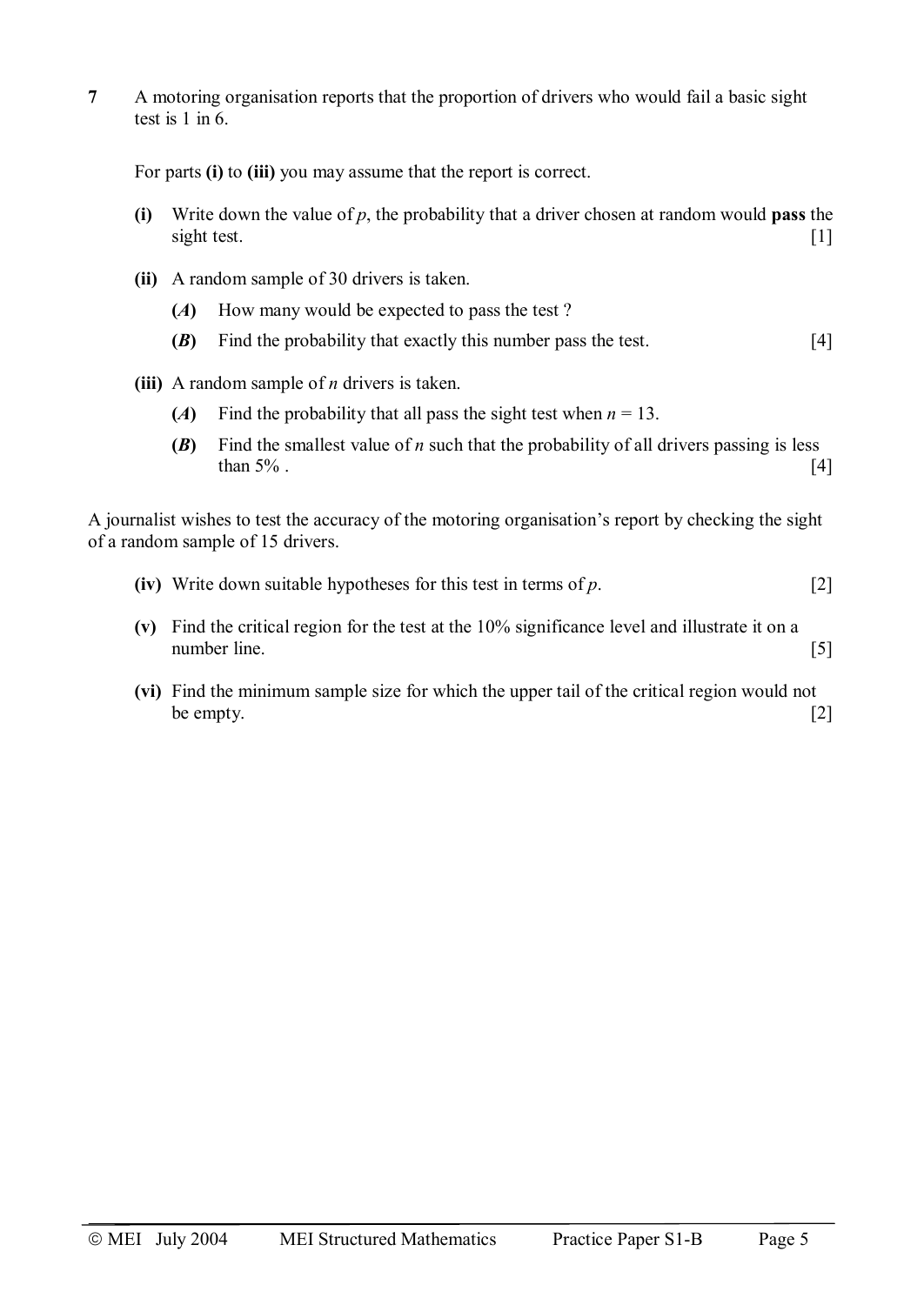| Qu               |                  | Answer                                                                                                                | <b>Mark</b>                                        | <b>Comment</b>                                  |
|------------------|------------------|-----------------------------------------------------------------------------------------------------------------------|----------------------------------------------------|-------------------------------------------------|
|                  | <b>Section A</b> |                                                                                                                       |                                                    |                                                 |
| 1                | (i)              | (A)<br>P(at least one has blood group O)<br>$= 1 - 0.55^{2} = 0.698$ (to 3 s.f.)                                      | M <sub>1</sub><br>A <sub>1</sub><br>$\overline{2}$ | For calculation                                 |
|                  |                  | P(both have same blood group)<br>( <i>B</i> )<br>$= 0.45^2 + 0.43^2 + 0.09^2 + 0.03^2$<br>$= 0.396$ (to 3.s.f.)       |                                                    | For at least 2 squares<br>For sum of 4 squares  |
|                  |                  |                                                                                                                       | 3                                                  |                                                 |
|                  | (ii)             | For $n = 7$ , P(at least one has blood group O)<br>$= 1 - 0.55^{7} = 0.985$ (to 3 s.f.) < 99%                         | M1                                                 | Attempt at least one<br>evaluation & comparison |
|                  |                  | For $n = 8$ , P(at least one has blood group O)                                                                       | A <sub>1</sub>                                     | Both evaluations correct                        |
|                  |                  | $= 1 - 0.55^8 = 0.992$ (to 3 s.f.) > 99%                                                                              | E1                                                 | Comparisons                                     |
|                  |                  |                                                                                                                       | 3                                                  |                                                 |
| $\boldsymbol{2}$ |                  | $\overline{2}$<br>3<br>$\boldsymbol{0}$<br>$\mathbf{1}$                                                               |                                                    |                                                 |
|                  | (i)              | r                                                                                                                     |                                                    |                                                 |
|                  |                  | $rac{1}{2}k$<br>$rac{1}{8}k$<br>$rac{1}{4}k$<br>$P(X = r)$<br>$\boldsymbol{k}$                                        |                                                    |                                                 |
|                  |                  |                                                                                                                       |                                                    |                                                 |
|                  |                  | $k\left(1+\frac{1}{2}+\frac{1}{4}+\frac{1}{8}\right) = 1 \Rightarrow \frac{15}{8}k = 1 \Rightarrow k = \frac{8}{15}$  | M1                                                 | For forming equation                            |
|                  |                  |                                                                                                                       | A <sub>1</sub>                                     | For solution with                               |
|                  |                  |                                                                                                                       |                                                    | 2 fractions                                     |
|                  | (ii)             | 9<br>8<br>7<br>$P(X = 7) \times 15$<br>$3$                                                                            |                                                    |                                                 |
|                  |                  | 2                                                                                                                     | G <sub>1</sub>                                     | For lines in proportion                         |
|                  |                  | 1                                                                                                                     | G <sub>1</sub>                                     | (dependent)                                     |
|                  |                  |                                                                                                                       | $\overline{2}$                                     | For scaled axes                                 |
|                  |                  |                                                                                                                       |                                                    |                                                 |
|                  | (iii)            | E(X)<br>$= \sum r P(X = r)$                                                                                           | M1                                                 | For $E(X)$                                      |
|                  |                  | = 0 x $\frac{8}{15}$ + 1 x $\frac{4}{15}$ + 2 x $\frac{2}{15}$ + 3 x $\frac{1}{15}$ = $\frac{11}{15}$                 | A1                                                 |                                                 |
|                  |                  | $Var(X) = E(X^2) - [E(X)]^2$                                                                                          | M1                                                 | For $E(X^2)$                                    |
|                  |                  | $= 0 \times \frac{8}{15} + 1 \times \frac{4}{15} + 4 \times \frac{2}{15} + 9 \times \frac{1}{15} - (\frac{11}{15})^2$ | A1                                                 |                                                 |
|                  |                  |                                                                                                                       |                                                    |                                                 |
|                  |                  | $=\frac{194}{225}$ = 0.862 (to 3 s.f.)                                                                                | $\overline{\mathbf{4}}$                            |                                                 |
| 3                | (i)              | P(letters on plate are MSD, in that order)                                                                            |                                                    |                                                 |
|                  |                  |                                                                                                                       | M1                                                 | For $\left(\frac{1}{26}\right)^5$               |
|                  |                  | $=\left(\frac{1}{26}\right)^3 = \frac{1}{17576} = 0.000057$ (to 2 s.f.)                                               | A1                                                 |                                                 |
|                  |                  |                                                                                                                       | $\overline{2}$                                     |                                                 |
|                  | (ii)             | P(letters on plate are M, S, D in any order)                                                                          | M1                                                 | For "3! $\times$ their part (i)"                |
|                  |                  | = $3! \times \left(\frac{1}{26}\right)^3 = \frac{6}{17576} = \frac{3}{8788} = 0.00034$ (to 2 s.f.)                    | A <sub>1</sub>                                     |                                                 |
|                  |                  |                                                                                                                       | 2                                                  |                                                 |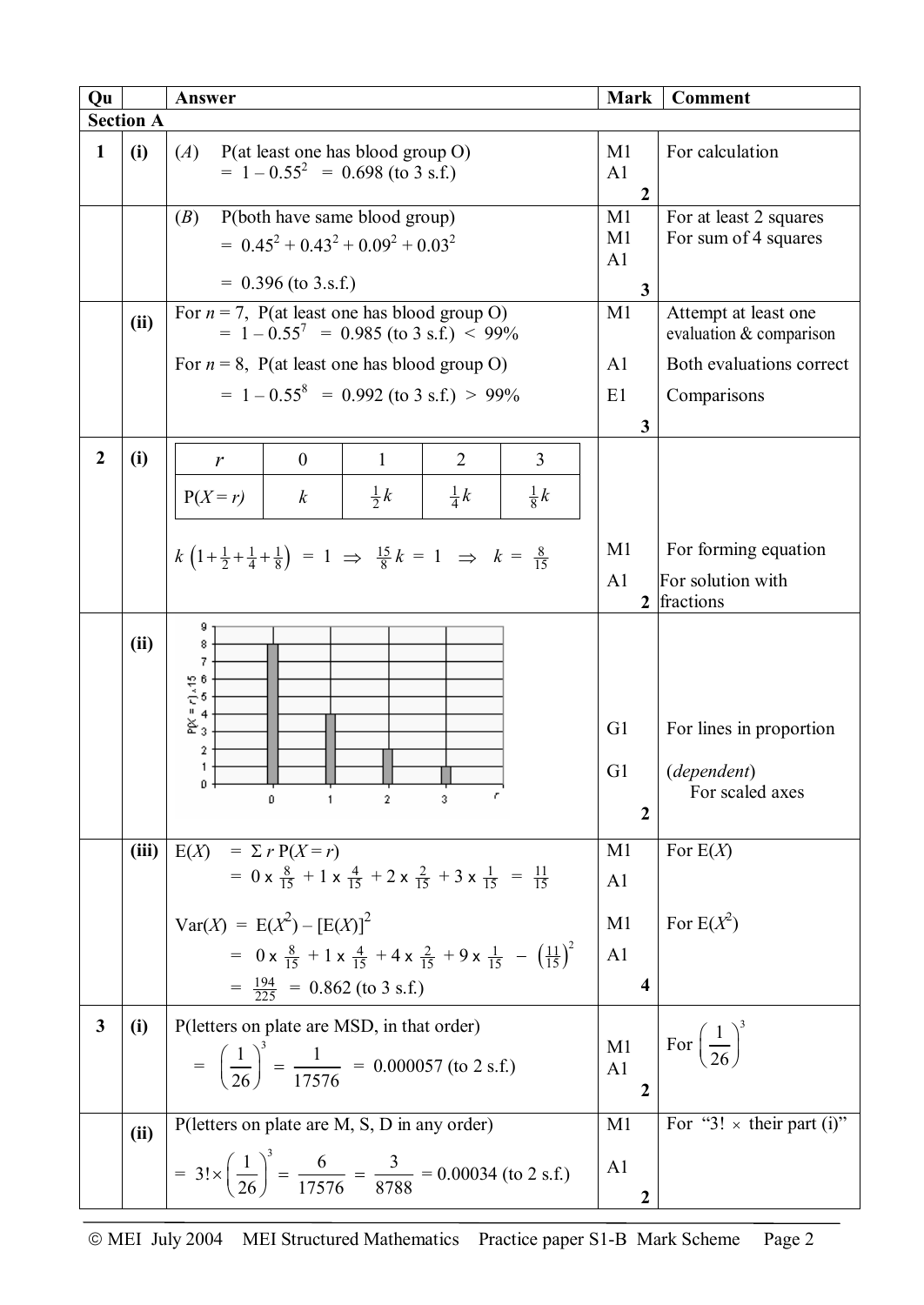| $\overline{\mathbf{4}}$ | (i)   | Tree diagram:                                                                                      |                                  |                                             |
|-------------------------|-------|----------------------------------------------------------------------------------------------------|----------------------------------|---------------------------------------------|
|                         |       | Positive<br>0.99<br>result<br>Has the                                                              |                                  |                                             |
|                         |       | illness<br>0.002                                                                                   |                                  |                                             |
|                         |       | Negative<br>0.01<br>result                                                                         | B1                               | For 3 correct<br>probabilities              |
|                         |       | Positive<br>0.05<br>result<br>Does not<br>0.998                                                    | B1                               | For 2 further correct<br>probabilities      |
|                         |       | have the<br>Negative<br>illness<br>result<br>0.95                                                  | $\boldsymbol{2}$                 |                                             |
|                         | (ii)  | P(result is positive) = $0.002 \times 0.99 + 0.998 \times 0.05$<br>$= 0.05188 = 0.052$ (to 2 s.f.) | M1<br>M1<br>A1                   | For one product<br>For sum of 2 products    |
|                         | (iii) | P(baby has the illness   positive test result)                                                     | $\mathbf{3}$<br>M1               | M1 for numerator                            |
|                         |       | P(baby has the illness and test result positive)<br>P(test result positive)                        | M1                               | M1 for quotient with<br>their part (ii)     |
|                         |       | $0.002 \times 0.99$<br>$= 0.038$ (3 d.p.)<br>0.05188                                               | A1<br>3                          |                                             |
| 5                       | (i)   | Mean = $\frac{6100}{1000}$ = 6.1                                                                   | B1<br>1                          | For mean                                    |
|                         | (ii)  | $msd = \frac{42260 - 1000 \times 6.1^2}{1000} = \frac{5050}{1000} = 5.05$                          | M <sub>1</sub>                   | For $S_{xx}$                                |
|                         |       | $\frac{42260 - 1000 \times 6.1^2}{1000} = \frac{5050}{1000} = 5.055$<br>variance $=$ $-$           | A1                               | For both values                             |
|                         |       | 999<br>999<br>They are almost the same due to large $n$ .                                          | E1<br>3                          | For reference to $n$                        |
|                         | (iii) | Number of points = $3x - (10 - x) = 4x - 10$                                                       | B1<br>$\mathbf{1}$               | For " $3x - (10 - x)$ "                     |
|                         | (iv)  | $\overline{y}$ = 4 $\overline{x}$ - 10 = 4 × 6.1 - 10 = 14.4                                       | M <sub>1</sub><br>A <sub>1</sub> | For $\overline{v}$                          |
|                         |       | variance(y) = $16 \times$ variance(x)                                                              | B1                               |                                             |
|                         |       | $= 16 \times 5.055 = 80.9$ (to 3 s.f.)                                                             | 3                                | For " $16 \times$ their<br>variance $(x)$ " |

 $Total = 36$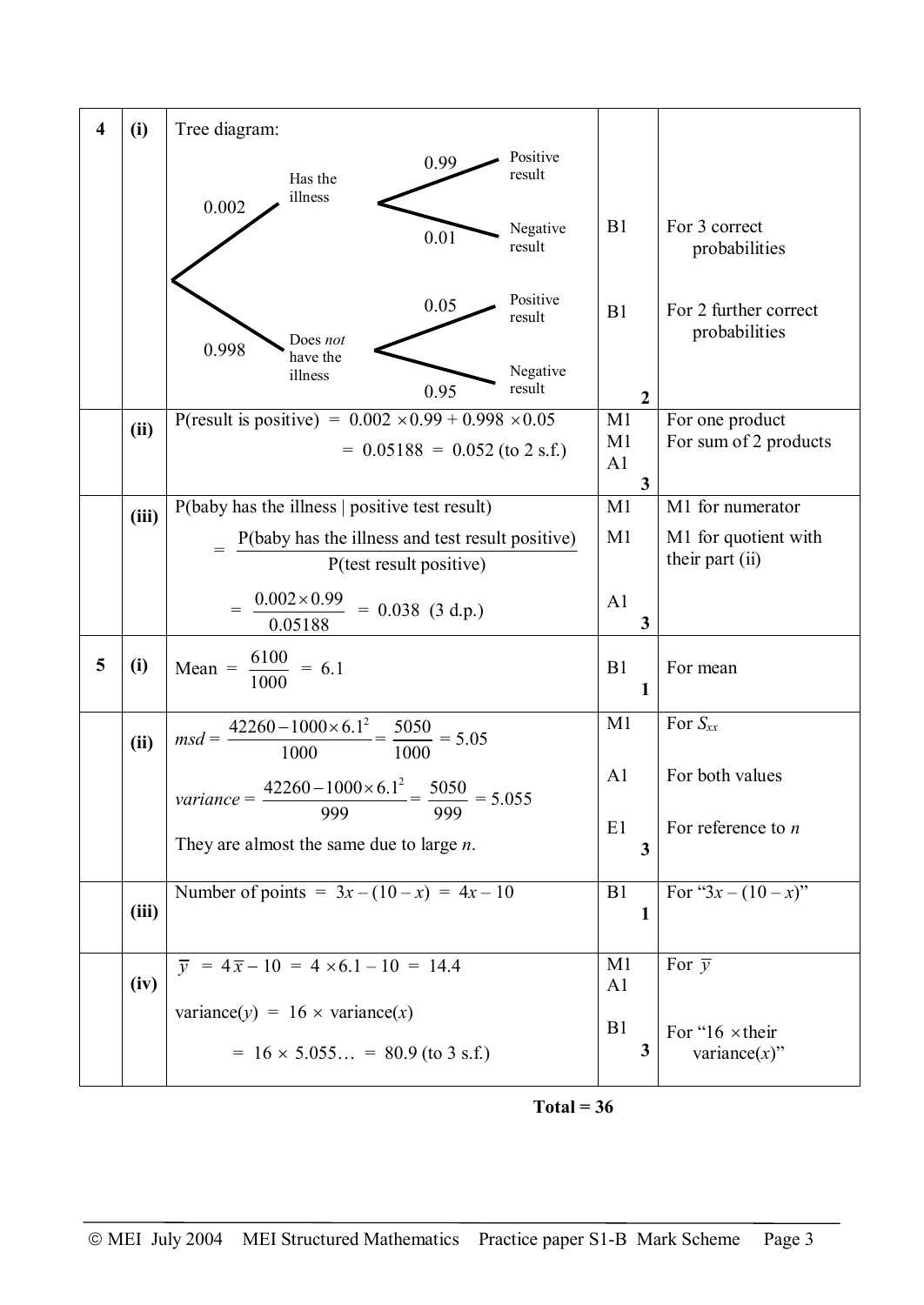| Qu |                  | Answer                                                                                                           | <b>Mark</b>             | <b>Comment</b>                                                       |  |  |
|----|------------------|------------------------------------------------------------------------------------------------------------------|-------------------------|----------------------------------------------------------------------|--|--|
|    | <b>Section B</b> |                                                                                                                  |                         |                                                                      |  |  |
| 6  | (i)              |                                                                                                                  |                         |                                                                      |  |  |
|    |                  | Histogram : percentage values for petrol cars<br>5                                                               | G <sub>1</sub>          | For linear scaled axes                                               |  |  |
|    |                  | 3                                                                                                                | G <sub>1</sub>          | For frequency density<br>or equivalent or key                        |  |  |
|    |                  | frequency density                                                                                                | G1                      | For heights of first 6<br>bars (joined); all<br>correctly positioned |  |  |
|    |                  | n<br>15<br>10<br>20<br>40<br>45<br>50<br>25<br>30<br>35<br>55<br>60<br>percentage value                          | G1                      | For size of $7th$ bar                                                |  |  |
|    |                  |                                                                                                                  | $\overline{\mathbf{4}}$ |                                                                      |  |  |
|    |                  | Shape of distribution: It has positive skew.                                                                     | B1                      | For skew                                                             |  |  |
|    | (ii)             |                                                                                                                  | B1                      | For <i>positive</i>                                                  |  |  |
|    |                  |                                                                                                                  | $\overline{2}$          |                                                                      |  |  |
|    | (iii)            | Find median by simple interpolation                                                                              | M1                      | For identifying interval                                             |  |  |
|    |                  | = $25 + \frac{14.5}{18} \times 5 = 29$ or $25 + \frac{14}{18} \times 5 = 28.9$                                   |                         | containing median                                                    |  |  |
|    |                  |                                                                                                                  | A1                      | For precise value                                                    |  |  |
|    |                  |                                                                                                                  | $\overline{2}$          |                                                                      |  |  |
|    | (iv)             | Mid-interval points:<br>17.5, 22.5, 27.5, 32.5, 37.5, 42.5, 50                                                   | B1                      | For mid-interval points                                              |  |  |
|    |                  |                                                                                                                  | B1                      | For mean                                                             |  |  |
|    |                  | Mean = $\frac{1795}{60}$ = 29.92 (to 2 d.p.)                                                                     |                         |                                                                      |  |  |
|    |                  |                                                                                                                  | M1                      | For variance                                                         |  |  |
|    |                  | s.d. = $\sqrt{\frac{57112.5 - 60 \times 29.92^2}{59}}$ = 7.60 (to 2 d.p.)                                        | A <sub>1</sub><br>4     | ft their mean                                                        |  |  |
|    | (v)              | Mean $-2$ s.d. = 29.92 $-2 \times 7.60 = 14.71$ (to 2 d.p.)                                                      | M <sub>1</sub>          | For attempt at $\bar{x} \pm 2sd$                                     |  |  |
|    |                  | Mean + 2 s.d. = $29.92 + 2 \times 7.60 = 45.13$ (to 2 d.p.)                                                      | A1                      | For both values                                                      |  |  |
|    |                  | Hence the 2 percentages in range 45 to 55 could be                                                               | M <sub>1</sub>          | For "2 outliers"                                                     |  |  |
|    |                  | outliers, since they may lie more than 2 s.d. from the                                                           | A1                      | or equivalent                                                        |  |  |
|    |                  | mean.                                                                                                            | 4                       |                                                                      |  |  |
|    | (vi)             | On average cars with diesel engines held their value<br>better than cars with petrol engines.                    | E1                      | or equivalent                                                        |  |  |
|    |                  | Greater variation in the percentage values for cars with<br>diesel engines compared to cars with petrol engines. | E1<br>$\boldsymbol{2}$  | or equivalent                                                        |  |  |